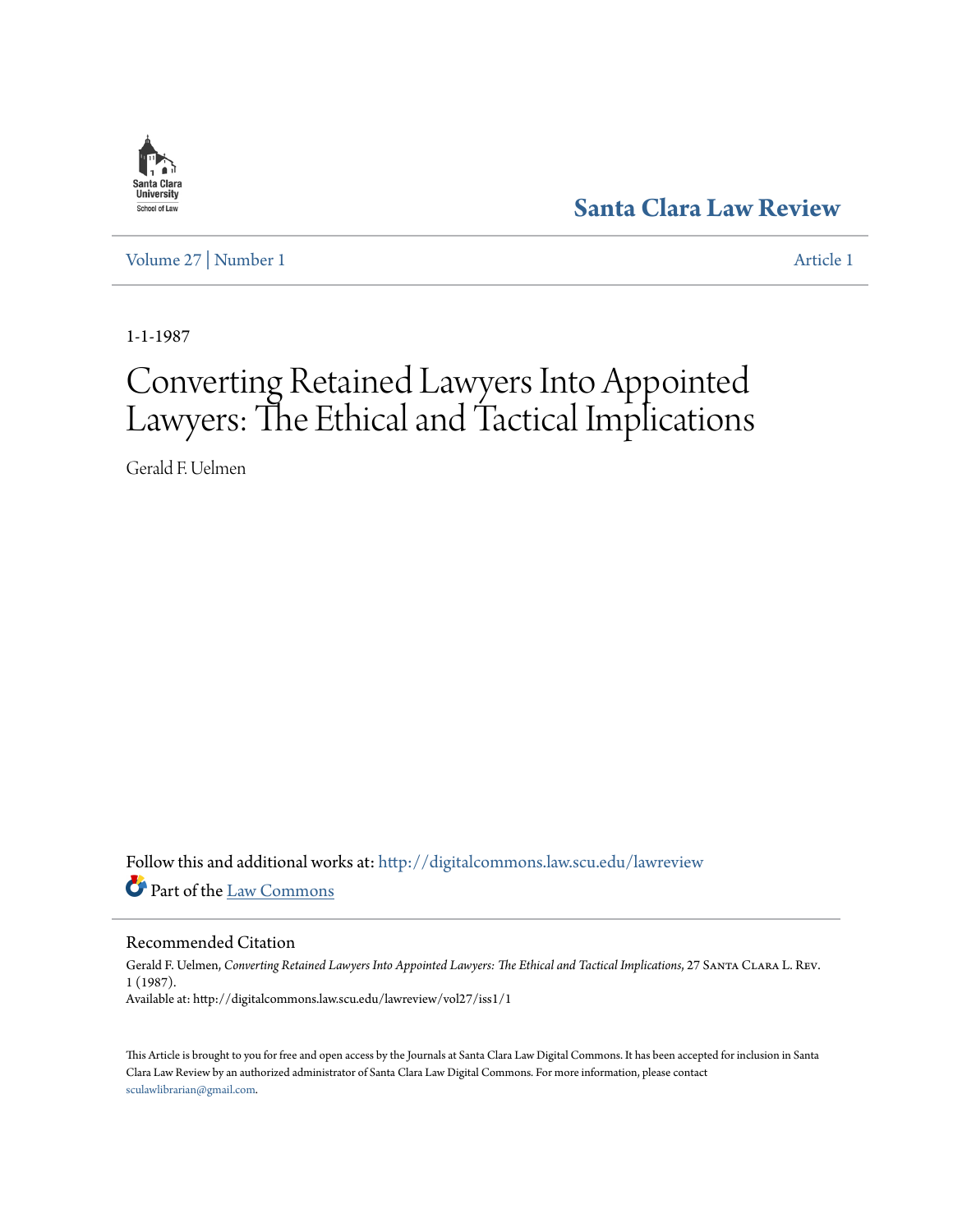## **ARTICLES**

# **CONVERTING RETAINED LAWYERS INTO APPOINTED LAWYERS: THE ETHICAL AND TACTICAL IMPLICATIONS**

# **Gerald F. Uelmen\***

#### **I.** THE **SCENARIO**

The enactment of the Comprehensive Forfeiture Act of 1984' gave federal prosecutors a potent new weapon: the ability to remove retained counsel from the defense by seeking forfeiture of his or her fee. The Act provides that the proceeds of a criminal enterprise belong to the government, and the government's ownership relates back to the time the proceeds were acquired. Thus, a lawyer who agrees to defend one accused of operating a criminal enterprise faces the risk that the outcome of the case may include a determination that his or her retainer belongs to the government. The burden this imposes upon a defendant's sixth amendment right to counsel has been addressed in several recent cases<sup>2</sup> and articles.<sup>8</sup> The purpose of this article is to explore some of the ethical and tactical implications of one of the "solutions" proposed for this dilemma: to simply appoint retained counsel to continue representing the defendant pursuant to provisions of the Criminal Justice Act (CJA).4 The issue arises in

3. Reed, *Criminal Forfeiture Under the Comprehensive Forfeiture Act of 1984: Raising the Stakes,* 22 AM. **CRitM.** L. REV. 707 (1985) [hereinafter cited as Reed]; Landers, *Attorney Fee Forfeiture: Can It* Be *Justified? Yes, 1* CRIM. **JUST. 8 (1986)** [hereinafter Landers]; Taylor & Strafer, *Attorney Fee Forfeiture:* Can *It Be Justified? No,* **1** CRIM. **JUST.** 9 (1986).

4. **18** U.S.C. § 3006A. Other alternatives proposed as "solutions" to the dilemma in-

**O** 1987 **by** Gerald F. Uelmen

<sup>\*</sup> Dean and Professor of Law, Santa Clara University School of Law. B.A., 1962, Loyola Marymount University; J.D., 1965, LL.M., 1966, Georgetown University.

<sup>1.</sup> Pub. L. No. 98-473, § 301, 1984 U.S. **CODE CONG.** & **AD. NEWS (98** Stat.) 1837, 2040.

<sup>2.</sup> United States v. Thier, 801 F.2d 1463 (5th Cir. 1986); United States v. Estevez, 645 F. Supp. **869 (E.D.** Wisc. 1986); United States v. Ianniello, 621 F. Supp. 1455 (S.D.N.Y. 1985); United States v. Badalamenti, 614 F. Supp. 194 (S.D.N.Y. 1985); United States v. Rogers, 602 F. Supp. 1332 (D. Colo. 1985).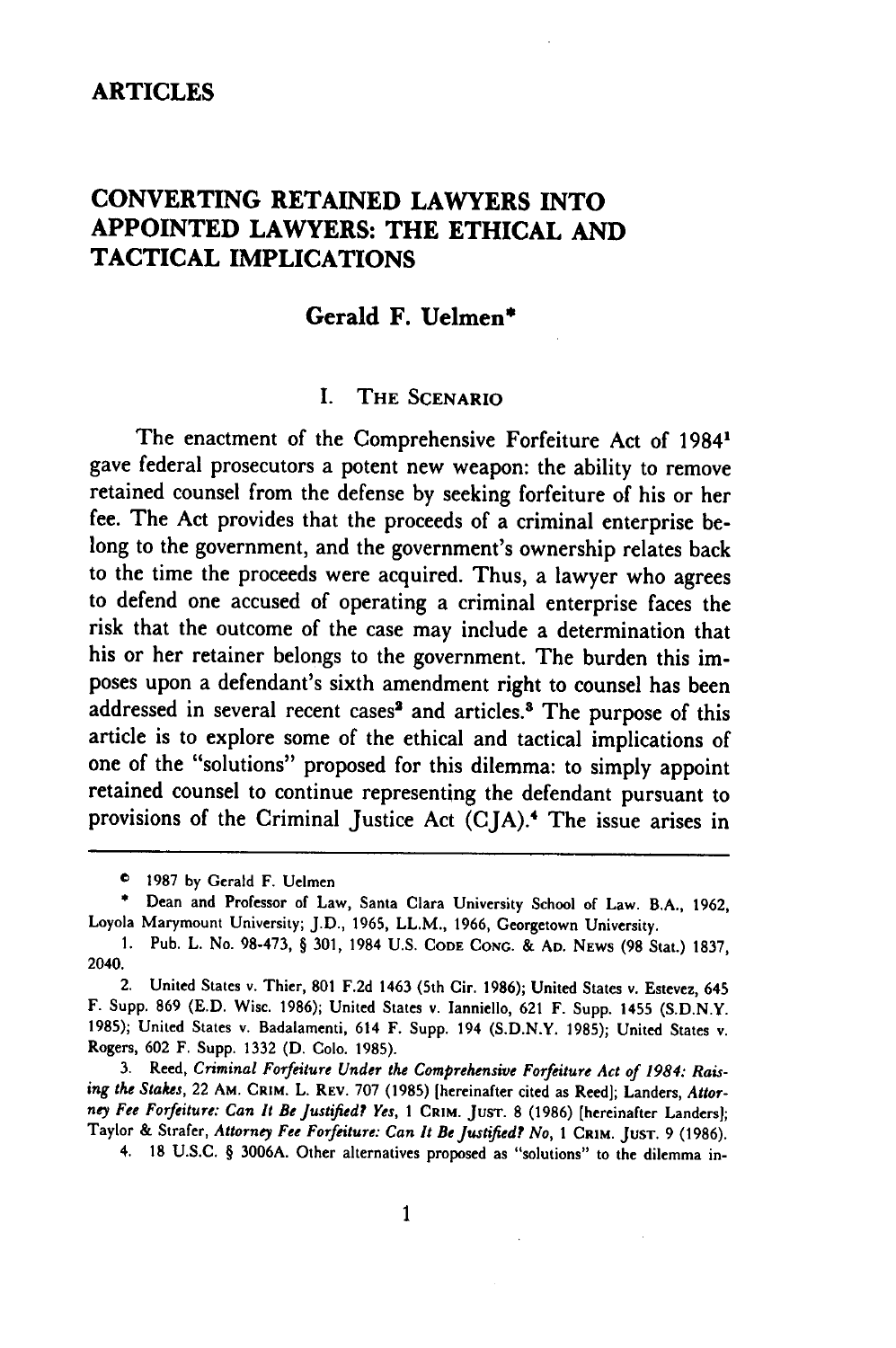the context of the following scenario:

Lawyer accepts a \$50,000 retainer to represent Client who is the target of a federal grand jury investigation of cocaine trafficking. One month later, a federal indictment is handed down, charging Client with engaging in a "continuing criminal enterprise" (CCE) in violation of 21 U.S.C. § 848, and seeking forfeiture of all proceeds of that enterprise, including any funds paid as attorneys' fees. Lawyer moves to dismiss the allegations seeking forfeiture of attorneys' fees. In denying the motion, the trial court enters an order providing:

(a) Lawyer is appointed to represent client pursuant to the provisions of the Criminal Justice Act (CJA), 18 U.S.C. § 3006A, with all CJA payments to be returned to the government if Client's funds are available to compensate Lawyer.

(b) The trial is bifurcated, to require separate determination of the factual issues relating to guilt or innocence and the factual issues relating to forfeiture of attorneys' fees.

This scenario has actually been suggested as one answer to the quandary created by forfeiture of attorneys' fees in "guidelines" issued by the U.S. Department of Justice.<sup>6</sup> By the simple expedient of *appointing* the lawyer who was retained, the client can be assured of continued representation by the lawyer of his choice, while the lawyer is assured that he or she will be compensated regardless of the outcome of the case. If the lawyer declines the appointment, another lawyer can be appointed, since the right to counsel does not guarantee the appointment of counsel of choice. Thus, the dilemma is resolved by treating the right to counsel as a fungible commodity.

The bifurcation of the trial is suggested as a means of avoiding the problem of the lawyer's conflict in having an interest in the outcome of the transaction he or she is litigating. In upholding the constitutionality of forfeiture of attorneys' fees, U.S. District Judge David Edelstein wrote:

The court notes that there is a potential conflict between the

dude: **(1)** Insure that the monies or assets used to pay for legal fees were acquired prior to the defendant's alleged criminal conduct and have no nexus to the criminal charges. Reed, *supra* note **3,** at 777; (2) Require the client to sign documents stating that the money did not come from illicit sources. Genego, *Risky Business: The Hazards of Being* a *Criminal Defense Lawyer,* 1 **CRIM. JUST.** 2 (1986); **(3)** Require that the client provide reasonable assurances that the fee comes from a legitimate source and have the client agree to waive the lawyer-client privilege with regard to information concerning the source of the fee. Landers, *supra* note 3, at 48. These alternatives also raise tactical and ethical implications.

<sup>5.</sup> Justice Department Guidelines on Forfeiture of Attorneys' Fees, § 9-111.210; **38** CRIM. L. RPTR. 3001-02 (Oct. 2, 1985).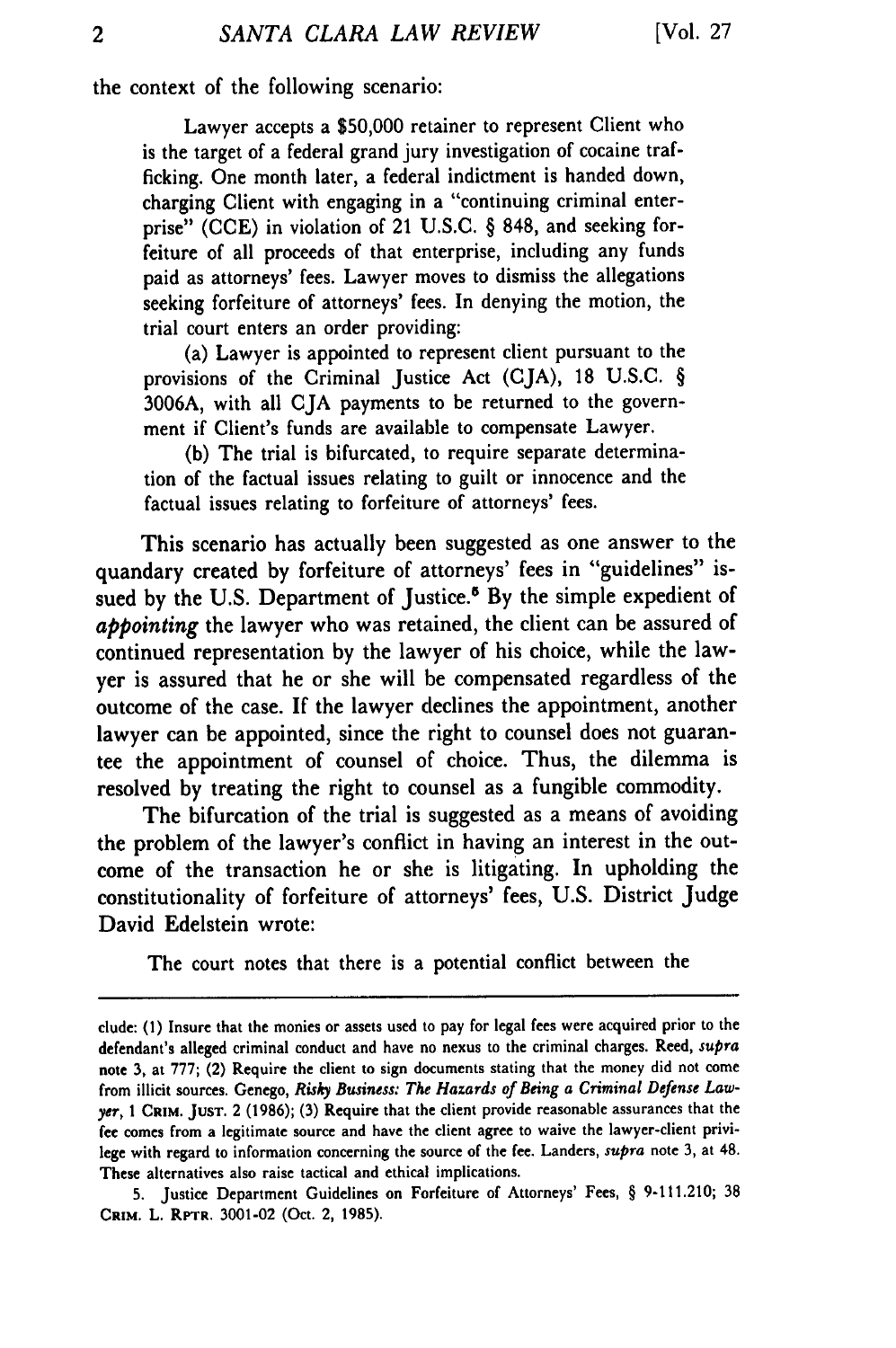interest of counsel and his client regarding the specific assets that would be subject to forfeiture. The attorney's interest would be for the preservation of his fees while the client would seek to preserve his own assets. *See People v. Csabon,* 103 Misc. 2d 1109, 1110, 427 N.Y.S.2d 571, 572 (Sup. Ct. 1980) (attorney who had agreed to pay fine for convicted client was disqualified from arguing motion to reduce or vacate the fine); D[isciplinary] R[ule] 5-101 (lawyer should refuse employment when his own interests may impair his independent professional judgment); D[isciplinary] R[ule] 5-103 (lawyer should avoid the acquisition of an interest in the cause of action or subject matter of litigation he is conducting for his client). This conflict may be avoided either by bifurcating the trial or through the use of civil forfeiture provisions, 21 U.S.C. § 881. Defendant could retain or be appointed independent counsel to represent his interests at the forfeiture proceeding. This procedure would protect the defendant's right to conflict free counsel, while enabling the government to obtain the fruits of the alleged narcotics enterprise.<sup>6</sup>

There are a number of practical problems with this scenario. First, it is not clear that courts have the power to appoint lawyers for defendants who are "prospectively" indigent under the **CJA.'** Second, CJA rates are limited to maximum hourly rates of \$60 in court, \$40 out of court,<sup>8</sup> and maximum compensation per case of \$2,000.<sup>9</sup> Third, there is no provision to compensate appointed counsel for representation of a client during the grand jury investigation preceding indictment,<sup>10</sup> or for a civil forfeiture proceeding following conviction.<sup>11</sup> Fourth, if counsel retained for the criminal trial has a conflict in

8. 18 U.S.C. § 3006A(d)(1).

9. *Id.* at § 3006A(d)(2). The maximum can be waived for "extended or complex repre sentation" upon approval of the chief judge of the circuit, id. at § 3006A(d)(3), but courts generally refuse to compute excess compensation at the maximum hourly rate. *See, e.g.,* United States v. Hildebrant, 420 F. Supp. 476 (S.D.N.Y. 1976).

10. United States v. Reckmeyer, **631** F. Supp. 1191 **(E.D.** Va. 1986).

11. 18 U.S.C. § 3006A(a); cf United States v. \$2,500 in U.S. Currency, 689 **F.2d** 10 (2nd Cir. 1982); Resek v. State, 706 **P.2d 288** (Alaska Sup. Ct. 1985).

<sup>6.</sup> *In* re Grand Jury Subpoena Dated Jan. 2, 1985, 605 F. Supp. 839, 850 n.14 (S.D.N.Y. 1985).

**<sup>7.</sup>** The court is required, "after appropriate inquiry," to find that the defendant "is financially unable to obtain counsel." 18 U.S.C. § 3006A(b). Appointment of counsel is also authorized upon a finding "that the person is financially unable to pay counsel whom he had retained." 18 U.S.C. § 3006A(c). An argument in favor of the appointment **of** counsel **by** the court analogizes the financial inability brought about **by** a forfeiture situation to that where a defendant cannot hire a lawyer because "all available funds are subject to a superior, contingent claim, and a private lawyer will not accept the risk of nonpayment. *Cf* United States v. Kelly, 467 **F.2d** 262, **266** (7th Cir. 1972)," such as where all available funds have been used to post a bond. Landers, *supra* note **3,** at 12.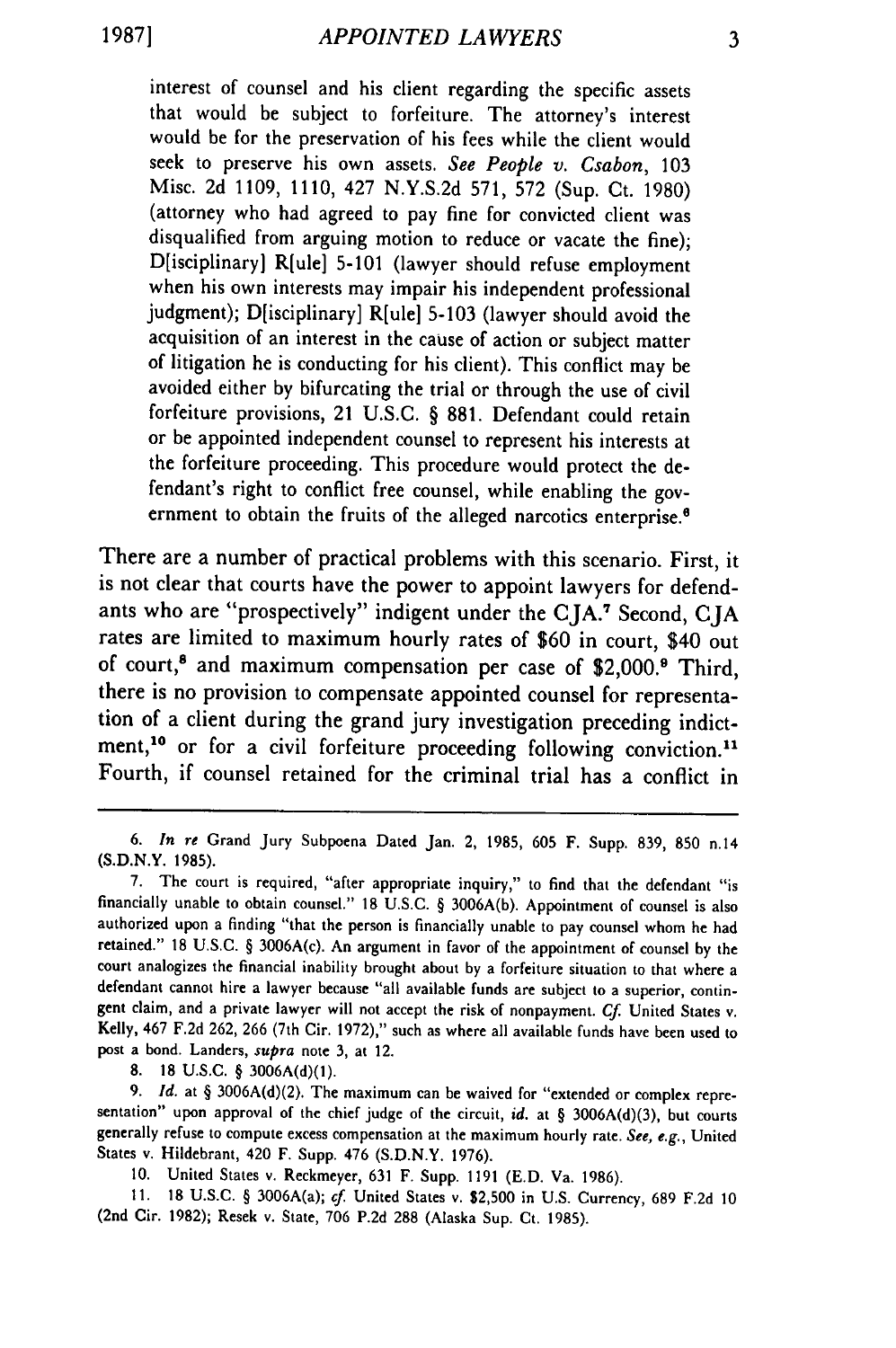litigating the forfeiture of his fee, how can the same conflict be avoided by another attorney "retained" to litigate the forfeiture? For purposes of this inquiry, however, these practical problems will be ignored and this paper will focus on the ethical dilemma the scenario presents. Can retained counsel accept an appointment under these circumstances? Can retained counsel refuse an appointment under these circumstances?

# II. ACCEPTING THE **APPOINTMENT**

The acceptance of a client by a lawyer involves a complex set of professional and personal judgments. Regardless of whether the client has been directly approached by the lawyer, or has been proffered by an appointing court, the lawyer cannot and should not accept a client unless he or she concludes that:

**(1)** He or she possesses "the learning and skill ordinarily possessed **by** lawyers in good standing who perform, but do not specialize in, similar services";<sup>12</sup>

(2) He or she has adequate time to pursue the matter with reasonable diligence. "When an attorney takes on more than he can properly handle, he jeopardizes both his client's cause and the public interest in sound and efficient administration of justice";<sup>18</sup>

(3) The intensity of any personal feeling of repugnance for the client will not impair the effectiveness of representation of the client; <sup>14</sup>

(4) The employment is not adverse to a client, a former client, the lawyer's own self-interest or any other conflicting interest;<sup>15</sup>

(5) Representation of the client is not likely to result in an unreasonable financial burden on the lawyer.<sup>16</sup>

Under the scenario described above, the lawyer has already considered these factors and accepted the client at the time the retainer was paid. The subsequent government effort to forfeit the retainer,<br>however requires re-evaluation of the fourth and fifth however, requires re-evaluation of the fourth considerations.

<sup>12.</sup> **CAL. RULES OF PROFESSIONAL CONDUCT** Rule 6-101(1) **(1975),** quoted in **Lewis** v. State Bar, **28** Cal. 3d 683, 621 P.2d 258, 170 Cal. Rptr. 634 (1981). **Cf MODEL RULES OF PROFESSIONAL CONDUCT** Rule 1.1 **(1983).**

<sup>13.</sup> Lopez v. Larson, 91 Cal. App. 3d. 383, 400, 153 Cal. Rptr. 912, 922 (1979). Cf **MODEL RULES OF PROFESSIONAL CONDUCT** Rule **1.3** (1983).

<sup>14.</sup> **MODEL RULES OF PROFESSIONAL CONDUCT** Rule **6.2(c) (1983); MODEL CODE OF PROFESSIONAL RESPONSIBILITY EC 2-30 (1979).**

**<sup>15.</sup> MODEL RULES OF PROFESSIONAL CONDUCT** Rule **1.7** (1983); **CAL. RULES OF PRO-FESSIONAL CONDUCT** Rules 4-101, **5-101-02 (1987).**

**<sup>16.</sup> MODEL RULES OF PROFESSIONAL CONDUCT** Rule **6.2(b) (1983).**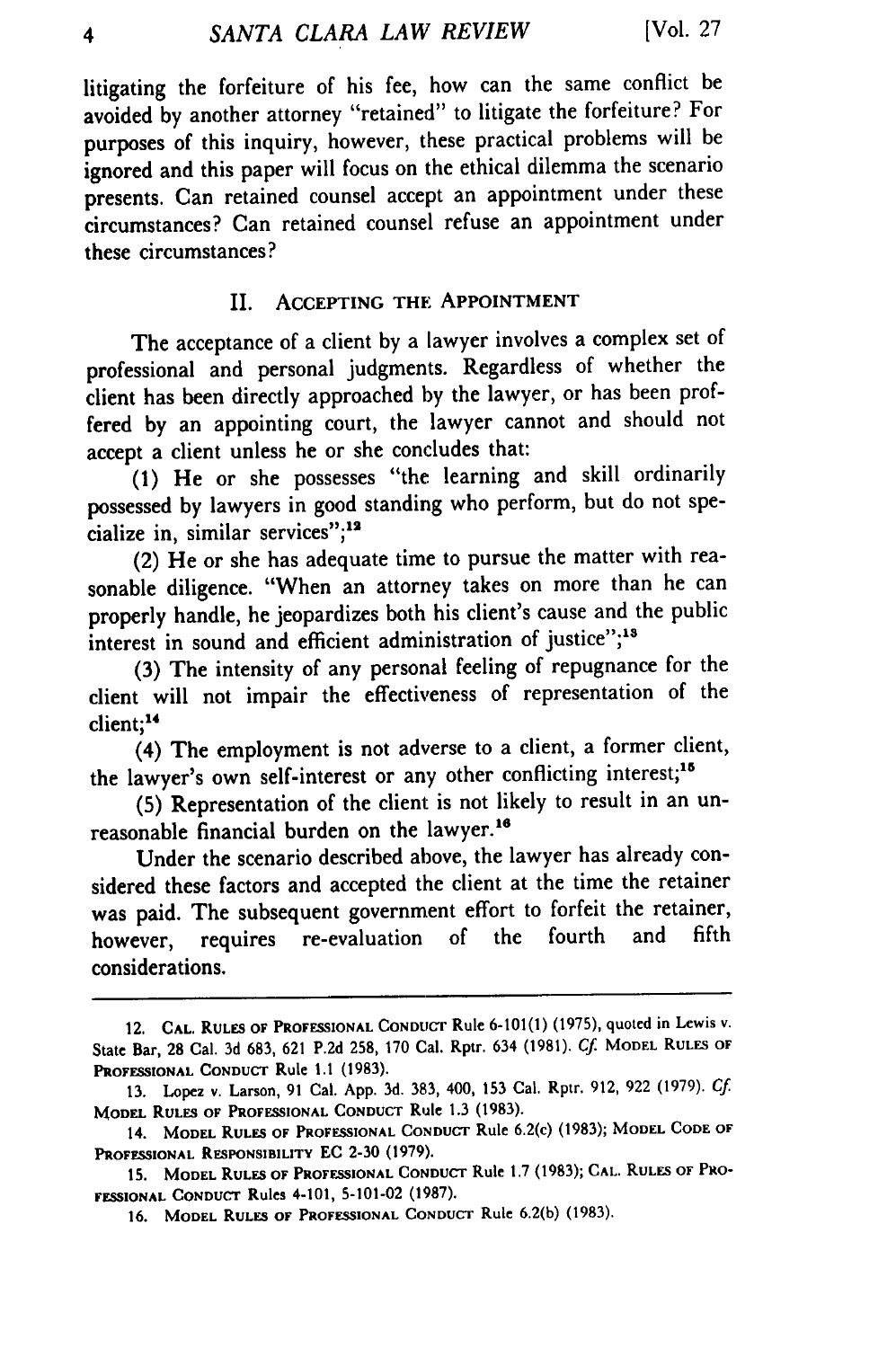The fourth consideration requires the lawyer to assess the conflict of interest created by the need to litigate his or her right to the negotiated fee at the same time the guilt or innocence of the client is being litigated. There are actually three aspects to this conflict: the conflicting self-interest in payment of the agreed-upon fee, the conflicting roles of advocate and witness in litigating the forfeitability of the fee, and the potential prosecution of the attorney for use of the money received. None of these conflicts will be obviated by converting the lawyer from "retained" counsel to "appointed" counsel.

Although an appointment will assure that counsel will be compensated at CJA rates, the agreement to compensate counsel at the retained rate cannot be invalidated. If the defendant is acquitted, his right to utilize his assets to compensate his attorney will not be affected. Thus, the use of forfeiture provisions against attorneys' fees simply converts any agreement to compensate counsel into a *contingency* agreement, the contingency being the successful acquittal of the defendant.

While contingency fees are permitted in some circumstances, their prohibition in criminal cases is absolute. The ABA Model Rules carry forward the prohibition previously contained in Disciplinary Rule 2-106(C) of the Code of Professional Responsibility: "A lawyer shall not enter into an arrangement for, charge, or collect ... a contingent fee for representing a defendant in a criminal case." The obvious reason for this prohibition is that a contingency fee arrangement poses an inherent conflict of interest between the client and the lawyer. The conflict has been illustrated by a case which bears a strong analogy to fee forfeiture. In *United States ex rel. Simon v. Murphy,17* an attorney agreed to represent a woman accused of murdering her husband, with the understanding that his fees would be paid from the proceeds of the husband's life insurance policy. Since the policy benefits would be paid only if she was acquitted, the fee was rendered contingent on a full acquittal. The po- tential conflict became a real one when a plea bargain for a plea to second degree murder was offered. Since counsel would receive no fee if the bargain was accepted, his conflicting self-interest precluded competent advice to the client on the desirability of accepting the bargain:

It is at once apparent that Kramer's contingent fee arrangement was valueless unless his client was acquitted. A plea of guilty would not only destroy relatrix' right to the insurance

<sup>17. 349</sup> F. Supp. 818 (E.D. Pa. 1972).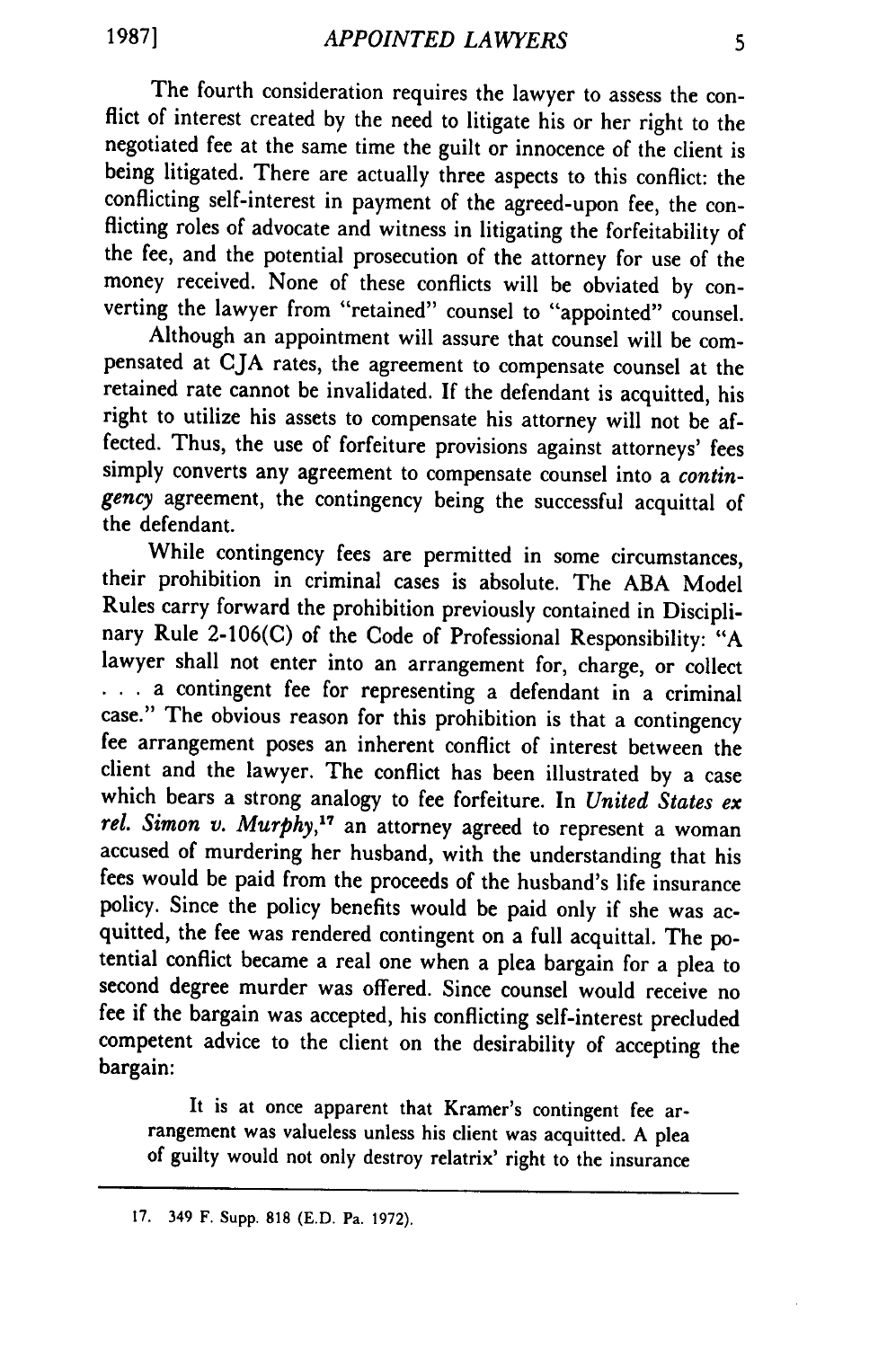proceeds, but also counsel's hope for further compensation. It is hard to imagine a more striking example of blatant conflict between personal interest and professional duty. . . .

A conflict of interest arises where the lawyer is faced with the task of giving advice to the client on optional courses of action where the lawyer stands to benefit personally from the adoption of one course to the exclusion of the other. Translated into specifics, we hold that here Kramer's contingent fee agreement created a conflict between his personal interests and those of his client. To put it bluntly, by advising the persistence in a not guilty plea, Kramer had nothing to lose but his client's life. <sup>11</sup>

Because of this conflict, the court granted a writ of habeas corpus invalidating the conviction.

The contingency of forfeiture of the attorney's fee in the event of conviction presents essentially the same conflict. The similarity was recognized by U.S. District Judge Pierre N. Laval in construing the **CCE** and RICO forfeiture provisions to preclude forfeiture of attorneys' fees:

A lawyer who was so foolish, ignorant, beholden or idealistic as to take the business would find himself in inevitable positions of conflict.... He might furthermore be found to have accepted a contingent fee in a criminal case in violation of D[isciplinary] R[ule] 2-106(C), since his retention of his fee would depend on gaining an acquittal in the client's trial. The statute would give attorneys a motive to negotiate a guilty plea that did not involve forfeiture, rather than fight the case expending valuable time and increasing the risk of incurring forfeiture.<sup>19</sup>

The only effect appointment of counsel has on this conflict is to adjust the lower parameter. Instead of a "\$50,000 or nothing" contingency, the gamble becomes "\$50,000 or \$2,000." The difference is hardly significant.

The acceptance of an appointment under these circumstances not only subjects the client to a potential conflict of interest with his lawyer, it also puts the lawyer in jeopardy of professional discipline for violating a clear professional mandate. Unlike other potential conflicts which the client can waive, the prohibition of contingent fees in criminal cases is absolute."0

**<sup>18.</sup>** *Id.* at **823.**

**<sup>19.</sup>** United States v. Badalamenti, 614 F. Supp. 194, **196-97 (S.D.N.Y. 1985).**

<sup>20.</sup> *In* re Steere, **217** Kan. **276, 536 P.2d** 54 **(1975);** Schoonover v. State, **218** Kan. 377, 543 **P.2d 881 (1975).**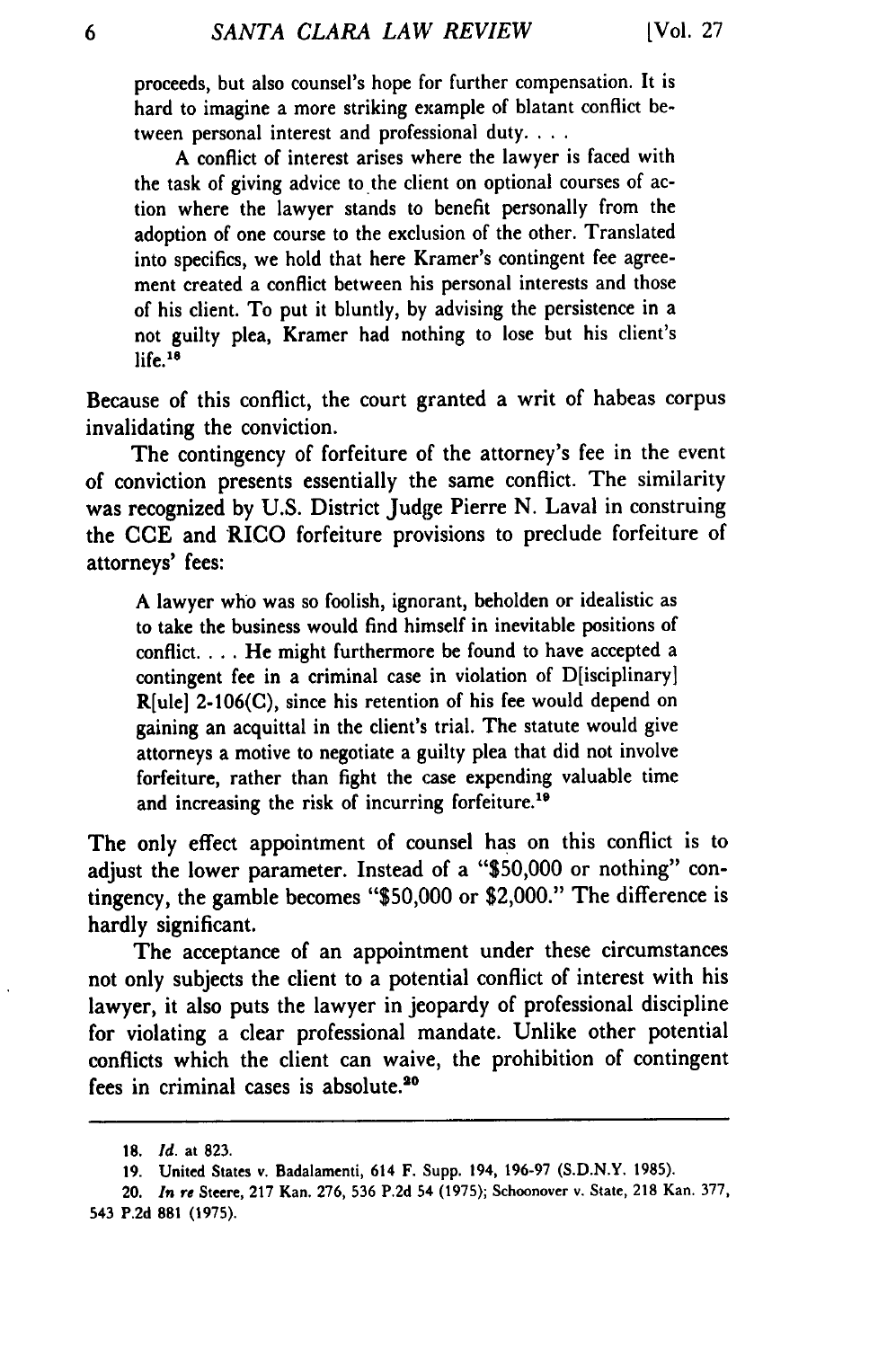The second aspect of the conflict posed for counsel is the conflict of roles between advocate and witness. The forfeiture of attorneys' fees presents several factual issues which require the retained attorney's testimony for resolution. How much was paid in fees? **By** whom was it paid? What information did the attorney have about the source of the funds? These issues make any attorney who agrees to represent the defendant an essential witness to his prosecution, regardless of any subsequent appointment by the court. Continued representation under these circumstances would violate Rule **3.7** of the ABA Model Rules, which provides:

(a) A lawyer shall not act as advocate at a trial in which the lawyer is likely to be a necessary witness except where:

**(1)** The testimony relates to an uncontested issue;

(2) The testimony relates to the nature and value of legal services rendered in the case; or

**(3)** Disqualification of the lawyer would work substantial hardship on the client.

The second exception is designed for situations in which attorneys' fees are an element of the recovery sought, and the attorney is testifying on behalf of his client. The rationale for Rule **3.7** has been explained in these terms:

The basis for the professional rule regarding appearance as both advocate and witness is twofold. First, it is designed to protect the integrity of the advocate's professional role by preserving the distinction between advocacy, which **is** based on reason and subject to objective evaluation, and testimony, which is based on the witness's moral qualifications and is evaluated in terms of individual credibility. . **.** .Second, it is a corollary to the rule that an advocate may not inject personal belief as to cause into argument before the jury. The proscription against appearing as advocate and witness eliminates the opportunity to mix argument and fact.<sup>21</sup>

This rationale necessitates a prohibition which cannot be overcome by client consent. Thus, the appearance of a lawyer in the dual role of attorney and witness against the client would deprive the client of the sixth amendment right to effective assistance of counsel. As the U.S. Court of Appeals for the Fifth Circuit concluded in *Uptain v. United States:* "No lawyer could function as a persuasive advocate

<sup>21.</sup> T. **MORGAN** *&* R. **ROTUNDA, PROFESSIONAL RESPONSIBILITY PROBLEMS** & MATERIALS 236 **(2d** ed. 1983 Supp.) (quoting *Final Draft Model Rules of Professional Conduct, Appendix Legal Background* Rule 3.7 Commentary (1983)).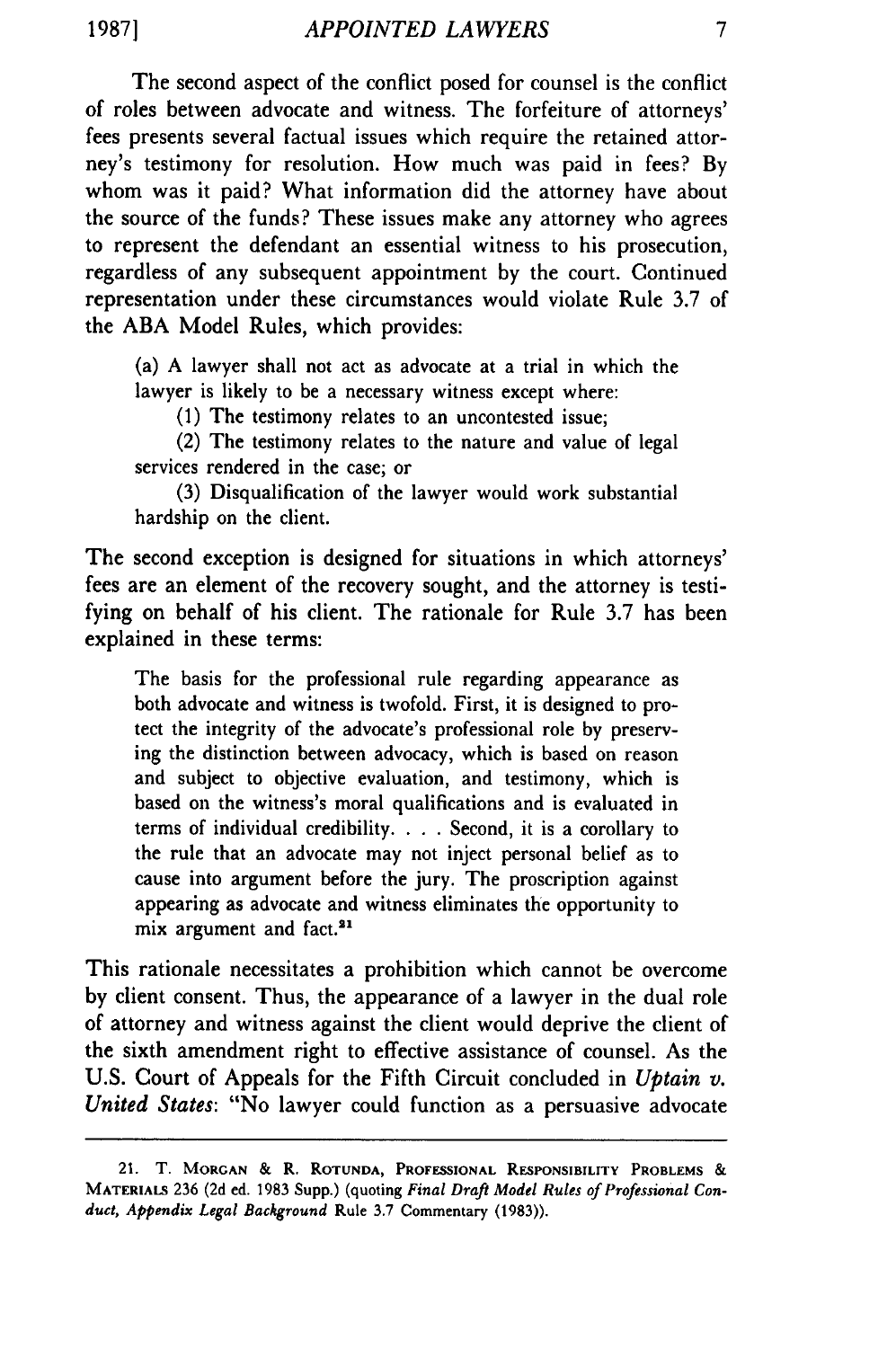before a jury when he is the crucial witness against his own client."<sup>22</sup> Giving counsel a CJA appointment does not remove these issues or alleviate the conflict. Neither does the bifurcation of the trial or use of civil forfeiture provisions. Counsel is still put in a position of having to ultimately appear as a witness against his or her client. This conflict hampers the representation of the client long before counsel is called to the witness stand. As described by U.S. District Judge John L. Kane, Jr.: "The threat of an attorney having to disclose information obtained from his client will chill the openness of those communications, thereby impinging on the right to counsel."<sup>23</sup>

**A** third aspect of the conflict of interest posed for counsel arises from the risk of his own prosecution for use of the money received as his fee. The continuing criminal enterprise statute contains a criminal prohibition of the direct or indirect use or investment of monies which constitute the proceeds of drug violations.<sup>24</sup> While this prohibition applies only to those who "participated as a principal" in the violation which produced the proceeds, an attorney whose relationship with the client precedes the current retainer may face a significant risk of prosecution.

The possibility of having to defend against a criminal charge creates a potential conflict in penal interest as to evidentiary disclosures regarding the transfer of monies and information. Where the presentation of evidence may equally affect the penal interests of both defendants and defense counsel, a cognizable conflict may occur under the fifth and sixth amendments.<sup>25</sup>

Thus, in reconsidering whether representation of the client is adverse to the lawyer's own self-interest after a forfeiture is alleged, a lawyer who accepts an appointment is agreeing to represent conflicting interests and to perform conflicting roles. The conflict does not even appear to be the kind of conflict that a client can waive.<sup>26</sup>

However, the lawyer must also re-assess the fifth and final consideration. Will representation of the client result in an unreasonable financial burden on the lawyer? Ultimately, the answer to this ques-

<sup>22.</sup> **692 F.2d 8,** 10 (5th Cir. **1982).**

**<sup>23.</sup>** United States v. Rogers, **602** F. Supp. **1332,** 1349 **(D. Colo. 1985).**

<sup>24. 21</sup> U.S.C. § 854.

**<sup>25.</sup>** Gov't of Virgin Islands v. Zepp, 748 **F.2d 125, 135-39** (3rd Cir. 1984); **See** Reed, **supra** note **3,** at 778 n.179.

**<sup>26.</sup>** Even if the conflict could be waived, the right to choice of counsel is compromised if the only choice given the defendant is to proceed with his chosen lawyer burdened **by** a conflict of interest, or proceed with another lawyer who is not so burdened.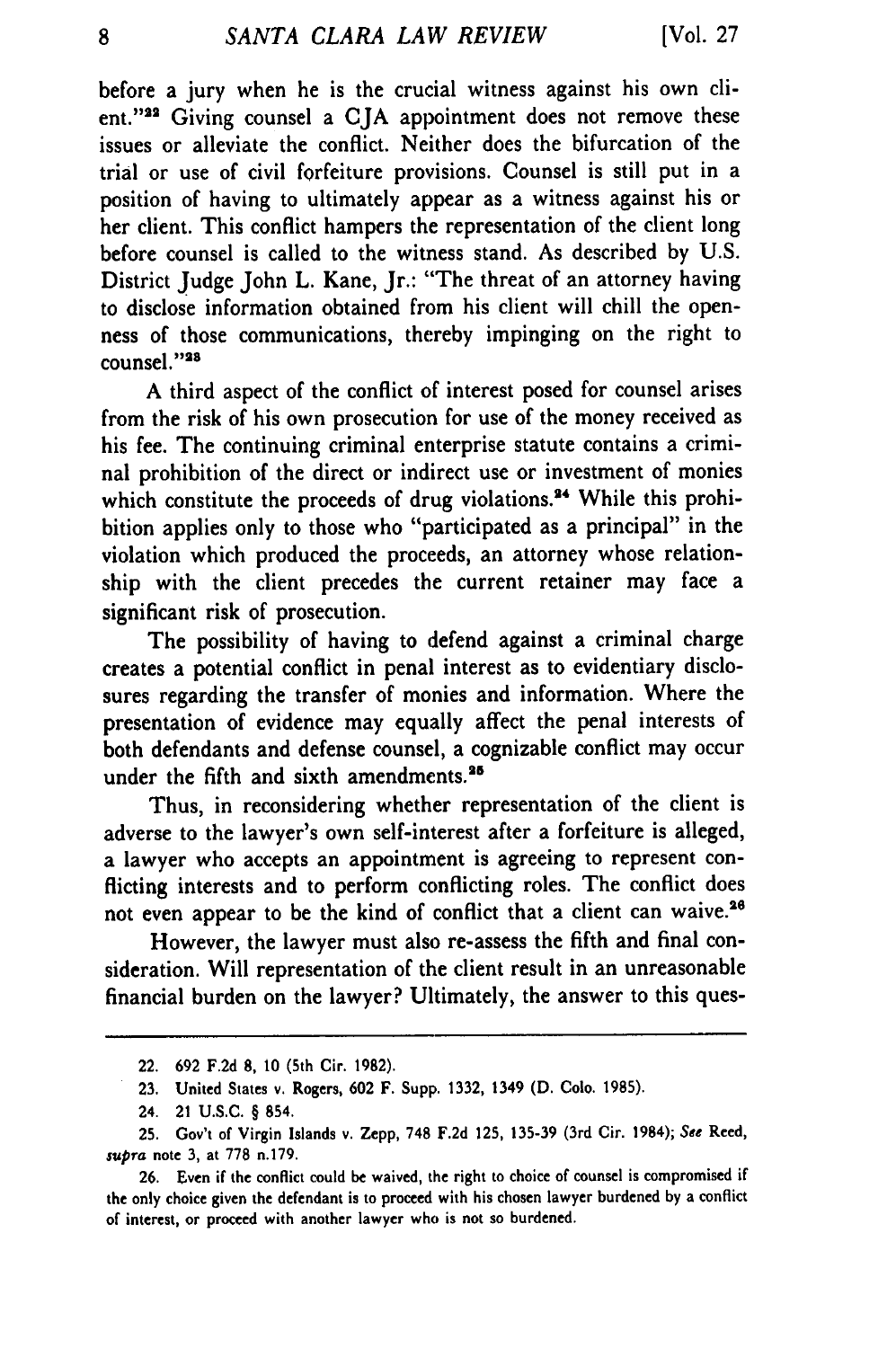tion may turn on the lawyer's willingness to compromise the standards he or she ordinarily sets for himself or herself. The retained lawyer can set his or her own standard of competence, as long as it does not fall below the constitutional minimum. The standard of competence for appointed counsel is externally imposed.

Every lawyer who accepts a court appointment to represent a client makes a commitment to provide "competent" representation. Obviously, there is a quantitative and qualitative difference between the minimal demands of "competency" and the elaborate steps that many retained counsel take to prepare and try a case. Just as a Volkswagen and a Rolls-Royce can both provide transportation to a given point, a deputy public defender one year out of law school can provide "competent" representation to the same extent as Edward Bennett Williams. The problem arises, however, when an attorney who accepts a case with the understanding that he is being hired to provide a Rolls-Royce defense is given a Volkswagen budget. The financial resources available always impose a limitation on tactical options. Options that retained lawyers consider essential may be viewed as unnecessary extravagances by appointed counsel, or more to the point, by the judges to whom appointed counsel must present their requests for compensation and reimbursement of expenses. As Justice Harry Blackmun once stated: "In any event, a rich defendant may have the right to waste his money on unnecessary and foolish trial steps, but that does not, in the name of necessary constitutional equality, give the indigent the right to squander government funds merely for the asking."<sup>27</sup> The dilemma, of course, is that retained counsel who accepts appointment is, in reality, agreeing to lower his or her standards. A judge in charge of the public purse might view those "higher" standards as an "unnecessary and foolish" squandering of money, but a lawyer committed to presenting the best defense that resources will permit is applying a different measure.

A lawyer might avoid the dilemma by convincing himself/herself that the risk of being limited to appointive rates is low enough to be acceptable. If the defendant is acquitted, of course, the agreed upon retainer can be retained. Thus, the lawyer can provide the same standard of representation, facing the prospect of financial ruin only if the client is convicted. Every retained lawyer who accepts appointment faces that gamble.

<sup>27.</sup> Slawek v. United States, 413 F.2d 957, 960 (8th Cir. 1969).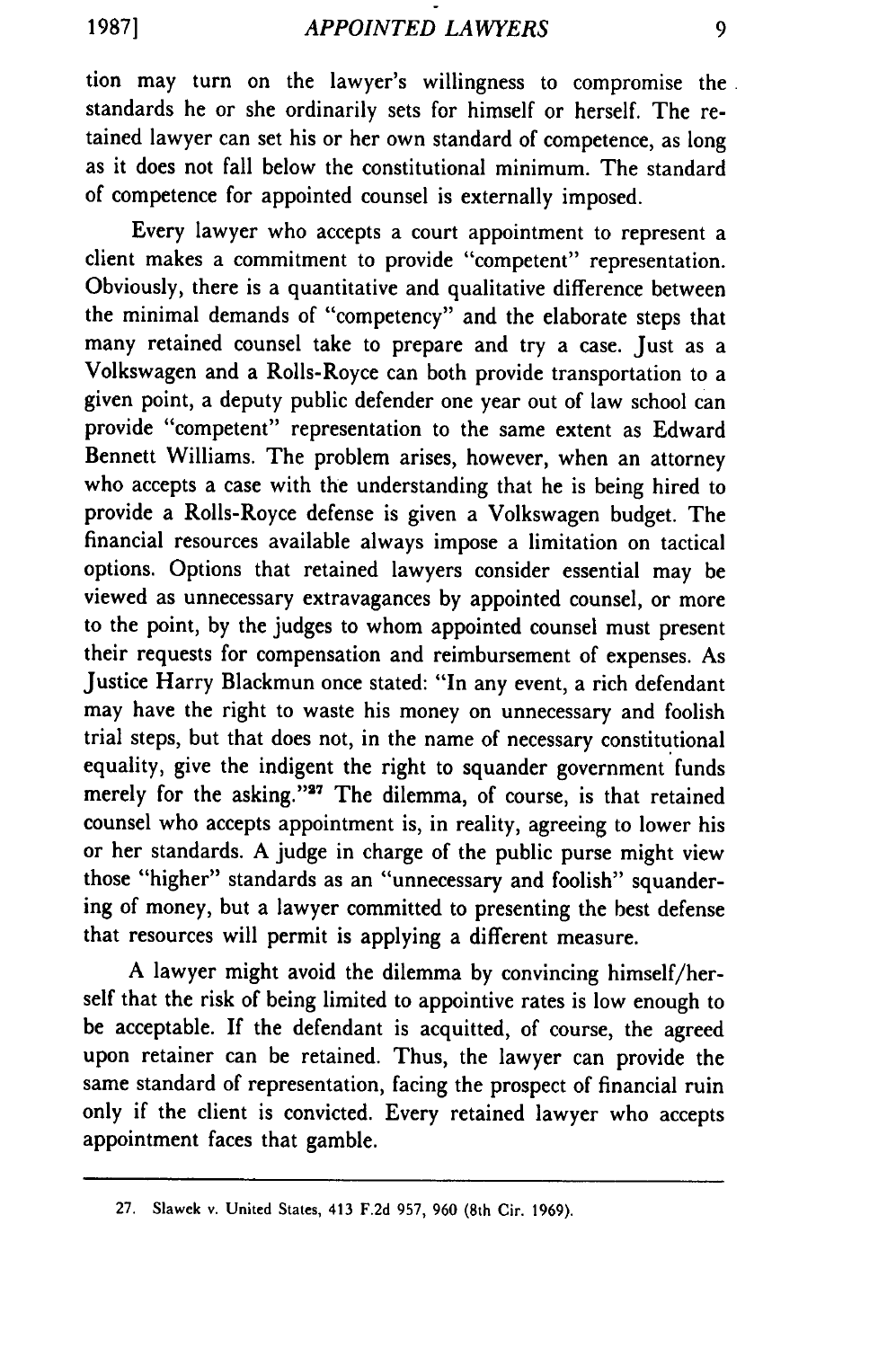# III. **REJECTING THE APPOINTMENT**

While the courts have occasionally asserted the power to compel a lawyer to accept court-appointed clients over his or her objection,<sup>28</sup> it appears clear that the CJA confers no such power on the federal courts. In *Ferri v. Ackerman*,<sup>29</sup> the U.S. Supreme Court held that attorneys appointed to represent indigent clients in federal criminal proceedings are not entitled to the absolute immunity from malpractice claims conferred upon judges and prosecutors. In so holding, however, the Court noted that it was "not implausible" that the increased risk of such liability in indigent cases might deter lawyers from taking such appointments. Significantly, the Court avoided the problem by assuming lawyers were free to decline such appointments. Noting that the risk of malpractice liability must be offset by the level of compensation offered to ensure a steady supply of lawyers, the Court left that equation for Congress to resolve.<sup>30</sup>

Evaluating the factors by which a lawyer determines whether to accept a client requires a form of intensive self-assessment and examination of conscience that only the lawyer involved can perform. The courts must presume that this professional judgment is made in good faith. If a lawyer's assessment of his own competency, existing workload, intensity of personal feelings, potential conflicts, or current financial ability is to be second-guessed and overridden by an appointing court, the effectiveness of the ensuing attorney-client relationship may be doomed from the start.

The necessity for courts to defer to the good faith judgments of attorneys who seek to decline appointment has been recognized in the reported decisions of Florida and Ohio. In *Easley v. State, <sup>1</sup>*the Florida District Court of Appeal reversed a judgment of contempt against a lawyer who filed a client's affidavit concurring in the lawyer's own assessment of incompetence after the trial court denied a previous motion to withdraw.<sup>32</sup> The trial court interpreted counsel's action as "a scheme to secure release from appellant's obligation as an attorney to assist the court in the representation of indigent criminal defendants."<sup>38</sup> On appeal, the court concluded that counsel who believes himself incompetent to represent a client, despite a court or-

**33.** *Id.*

**<sup>28.</sup>** E.g., State *ex rel.* Wolff v. Ruddy, 617 S.W.2d 64 (Mo. **1981).** See Uelmen, Simmering *on* the *"Backburner":* The Challenge of Yarbrough, 19 Loy. L.A.L. REV. **285** (1985).

**<sup>29.</sup>** 444 U.S. 193 (1979).

<sup>30.</sup> *Id.* at 204-05.

<sup>31. 334</sup> So. 2d 630 (Fla. 1976).

<sup>32.</sup> *Id.* at 635.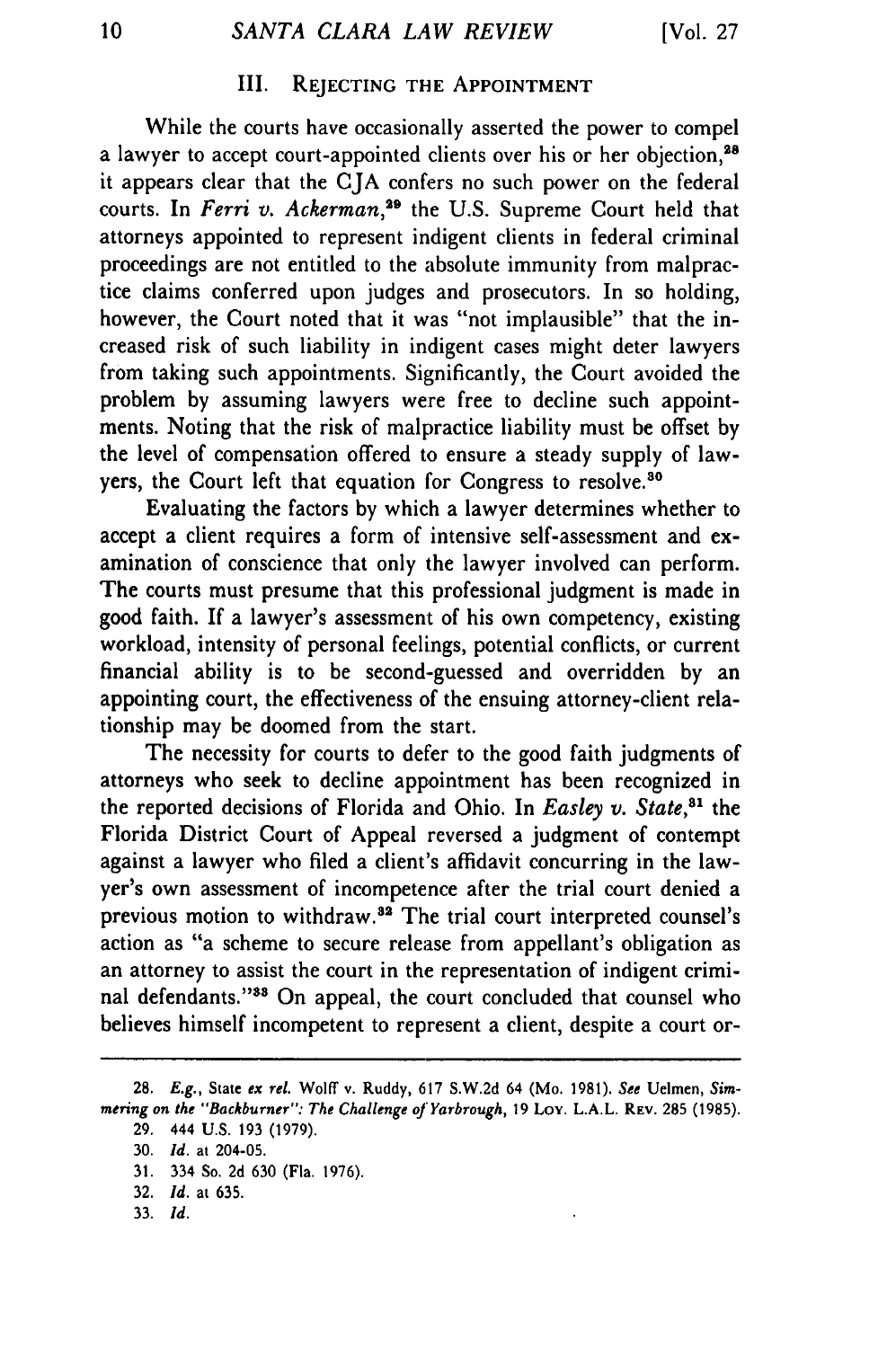der to provide such representation, has a duty "to communicate his feelings of lack of competence" to the client:

There is no finding, nor indeed on the evidence could there be, that appellant did not in good faith feel his inadequacy to handle felonies. Moreover, in accord with the ethical obligations of an attorney, we think it was incumbent upon appellant to communicate his feelings of lack of competence to the defendant.<sup>34</sup>

The Florida court recognized that a lawyer's own conclusions about his competency, his conflicting loyalties, his availability, his solvency, and his feelings of repugnance are likely to interfere with the lawyer-client relationship, regardless of the fact that an appointing court may disagree with those conclusions:

The court's finding of appellant's competence in criminal matters wouldn't make it a fact; and nothing in the evidence impeaches appellant's assertion to the contrary. Furthermore, appellant never actually *refused* to represent [defendant] in contravention of the court order. He simply informed the defendant, as he should have, that he felt incompetent to represent him and thereafter filed a motion consistent with the desires of his client. He could have done no less and is not guilty of contempt for doing  $so.^{85}$ 

**A** similar dilemma was presented to the Ohio Court of Appeals in *State v. Gasen.36* There, the trial court appointed a deputy public defender to represent a criminal defendant over the lawyer's objection that he could not effectively represent the client and that to do so would violate the Code of Professional Responsibility, because the defendant was already represented **by** another lawyer who had failed to appear. Significantly, the court of appeals held that a lawyer's duty to decline to represent a client is no different when the attorney is appointed **by** the court than it would be if the client walked in off the street:

Clearly, the ethics of the legal profession demand that any attorney, private or public, decline to represent a party when such attorney is unable, for valid reasons, to fully and adequately prepare such party's case, or when such party is already represented **by** competent counsel. Failure of an attorney to *decline* to perform such representation may result in disciplinary

<sup>34.</sup> *Id.* at **632.**

**<sup>35.</sup>** *Id.* (emphasis original).

**<sup>36.</sup>** 48 Ohio **App. 2d 191, 356 N.E.2d 505 (1976).**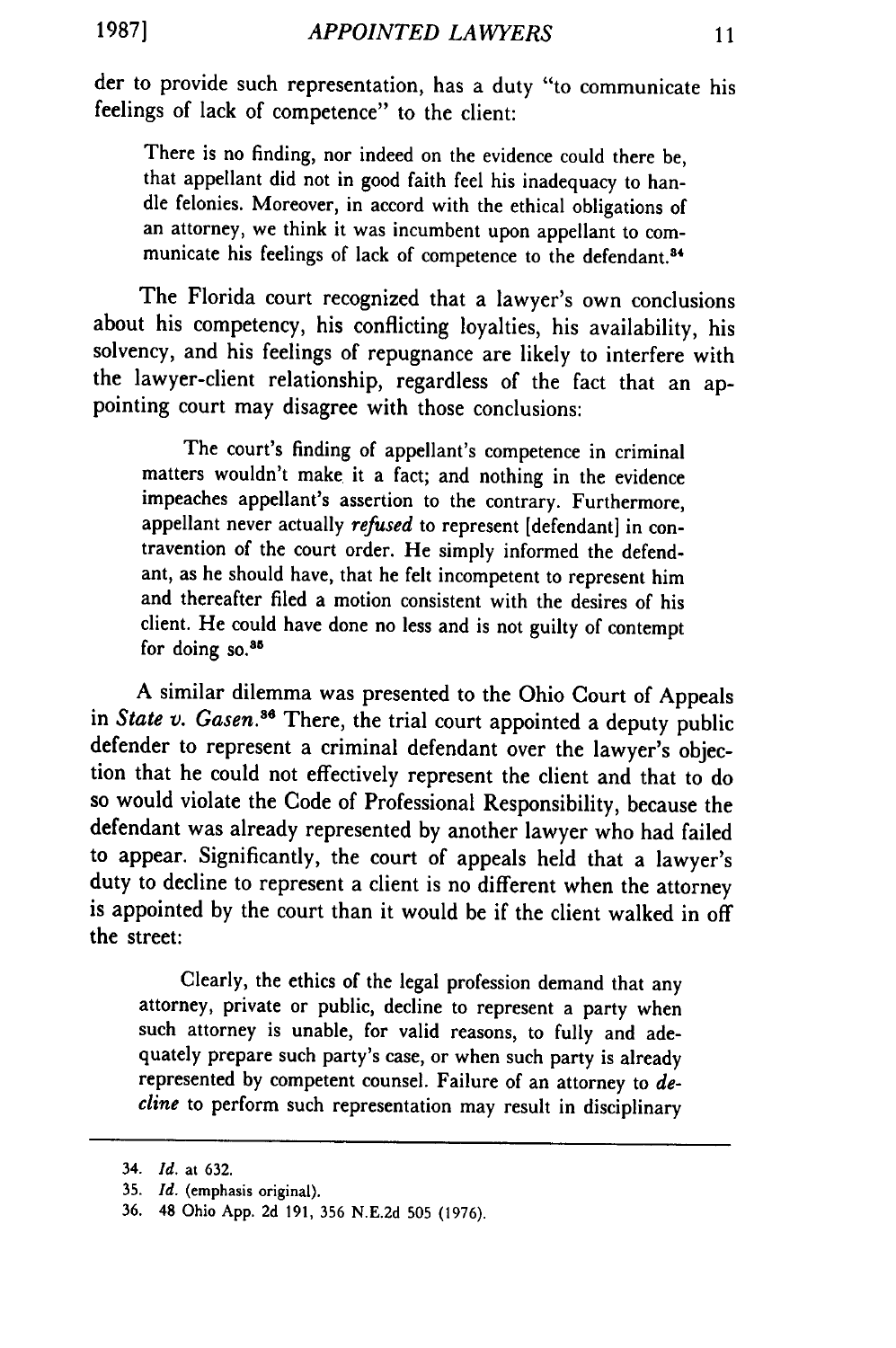measures being taken against him.<sup>37</sup>

Since the duty to decline employment arises from such a complex matrix of ethical judgments by the attorney involved, it is difficult to imagine any circumstances in which a court would be justified in substituting its judgment for that of the attorney.

Once a lawyer declines to accept appointment, his or her withdrawal requires the court to appoint another lawyer. The objection of the client to this arrangement should be clearly noted for the record. In effect, the client has been deprived of his chosen counsel simply because the utilization of forfeiture procedures compelled chosen counsel to withdraw. The issue *now* posed is, even assuming the forfeiture procedure was unconstitutional, will any sixth amendment violation be "cured" by the appointment of alternative counsel? That question should be of interest to counsel contemplating withdrawal, since he or she may be in a unique position to make the record necessary to preserve the client's rights.

Where chosen counsel is compelled to withdraw by the grant of a motion to disqualify, the United States Supreme Court held the order could not be appealed prior to trial in *Flanagan v. United* States.<sup>88</sup> In urging that such orders should be immediately subject to appeal, the question was raised whether post-judgment appeal is an inadequate remedy, because a standard of "harmless error" would be applied. In other words, would someone deprived of chosen counsel be required to show that substitute counsel was so inadequate as to cause a result different than was expected if represented by chosen counsel? Such a burden could rarely be met. In responding to this question, Justice Sandra Day O'Connor noted that some denials of sixth amendment rights require no showing of prejudice because prejudice is assumed. She offered three examples:<sup>39</sup>

(1) Denial of the right to self-representation;<sup>40</sup>

(2) Denial of the appointment of counsel altogether;<sup>41</sup>

(3) Denial of counsel's request to be replaced because of a conflict of interest.42

In each of these situations, the protected right goes beyond concern

<sup>37.</sup> *Id.* at 193, 356 N.E.2d at 507 (emphasis original).

<sup>38. 465</sup> U.S. 259 (1984).

<sup>39.</sup> *Id.* at 267-68.

<sup>40.</sup> Faretta v. California, 422 U.S. 806 (1975). See McKaskle v. Wiggins, 465 U.S. 168, 177 n.8 (1984).

<sup>41.</sup> Gideon v. Wainwright, 372 U.S. 335 (1963).

<sup>42.</sup> Holloway v. Arkansas, 435 U.S. 475 (1978).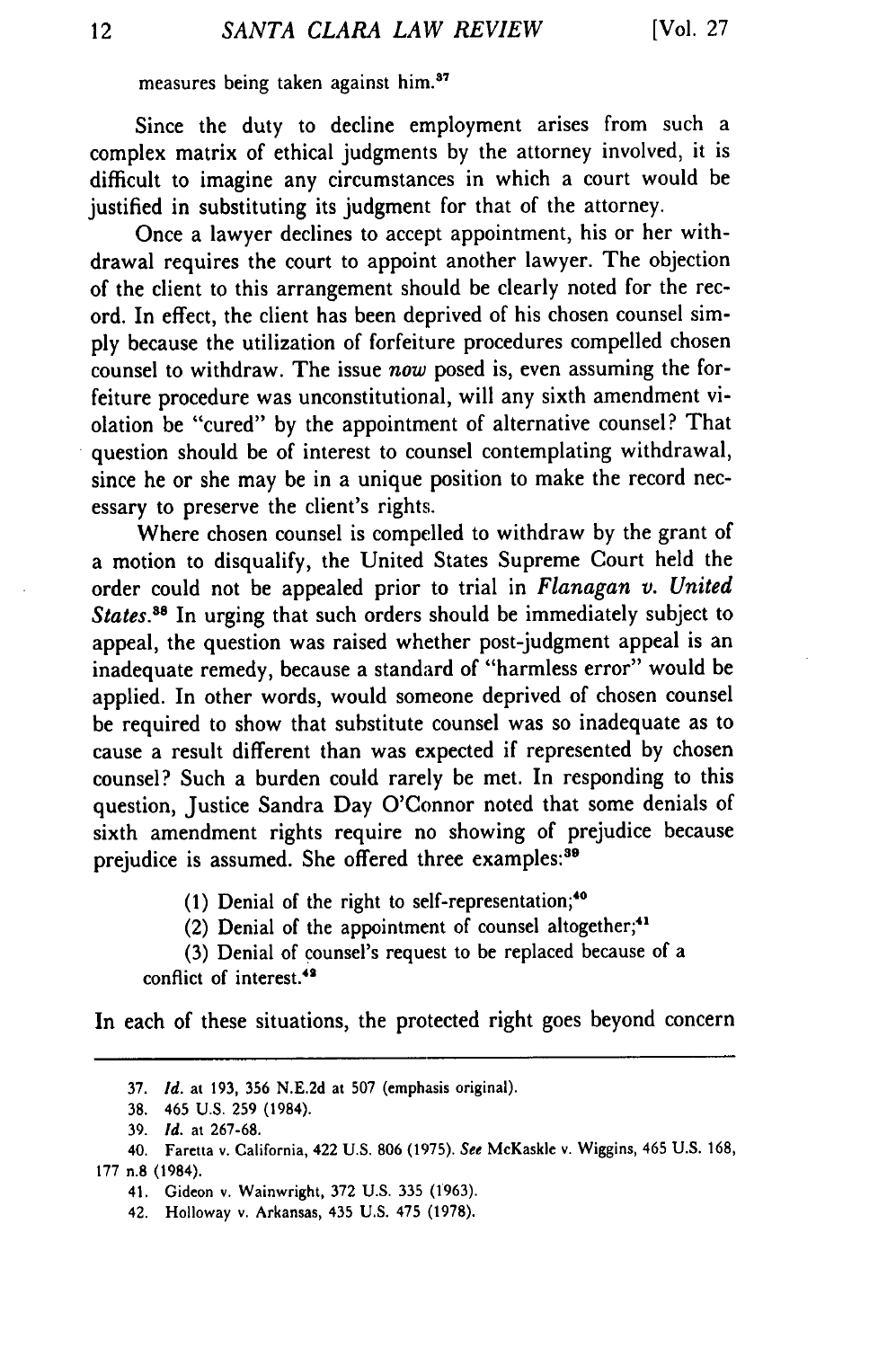for the objective fairness of the proceeding. On the other hand, Justice O'Connor suggested that some disqualifications of counsel might require a showing of prejudice for reversal and thus "cannot be adequately reviewed until trial is complete."<sup>43</sup> While no examples of the latter category were offered, there is a strong implication that the disqualification in question in *Flanagan* itself might present such an issue. In *Flanagan,* four Philadelphia police officers who were jointly indicted insisted on being represented **by** the same retained law firm. Despite the clients' willingness to waive the conflict, the court disqualified counsel from further representation of any of the four officers.

*Flanagan,* however, did not involve a total deprivation of choice of counsel. The clients were left in the position of simply being denied joint representation **by** the same retained counsel. The order only required that each client choose separate retained counsel. This is very different from an order which deprives the client of any right of choice, foisting an appointed lawyer upon him in lieu of his chosen retained counsel.

The significance of the difference becomes readily apparent in *United States v. Rankin."* In *Rankin,* the defendant's retained counsel was detained in a lengthy murder trial in state court.<sup>45</sup> The federal trial judge ordered the defendant to obtain alternate counsel and he refused, insisting on his original choice of retained counsel.<br>The judge then appointed counsel, allowing one month to prepare the case. By the time the trial was actually concluded, defendant's retained counsel had completed the state trial and was again available. The court held that the refusal to continue the trial was arbitrary and deprived the defendant of his right to counsel of his choice.

Rankin did select counsel but was denied representation at trial by that lawyer. That this deprivation occurred as a result of the court's refusal to grant a continuance does not obscure the nature of the right at stake. *Chandler v. Fretag,* 348 U.S. 3 (1954).

We have stated that "the most important decision a defendant makes in shaping his defense is his selection of an attorney." *United States v. Laura,* 607 F.2d 52, 55 (3rd Cir. 1979). "Attorneys are not fungible," and "[tihe ability of a defendant to

<sup>43. 465</sup> U.S. at 268-69.

<sup>44. 779</sup> F.2d 956 (3rd Cir. 1986).

<sup>45.</sup> Retained counsel was former Philadelphia District Attorney F. Emmett Fitzpatrick, who represented the defendant on appeal.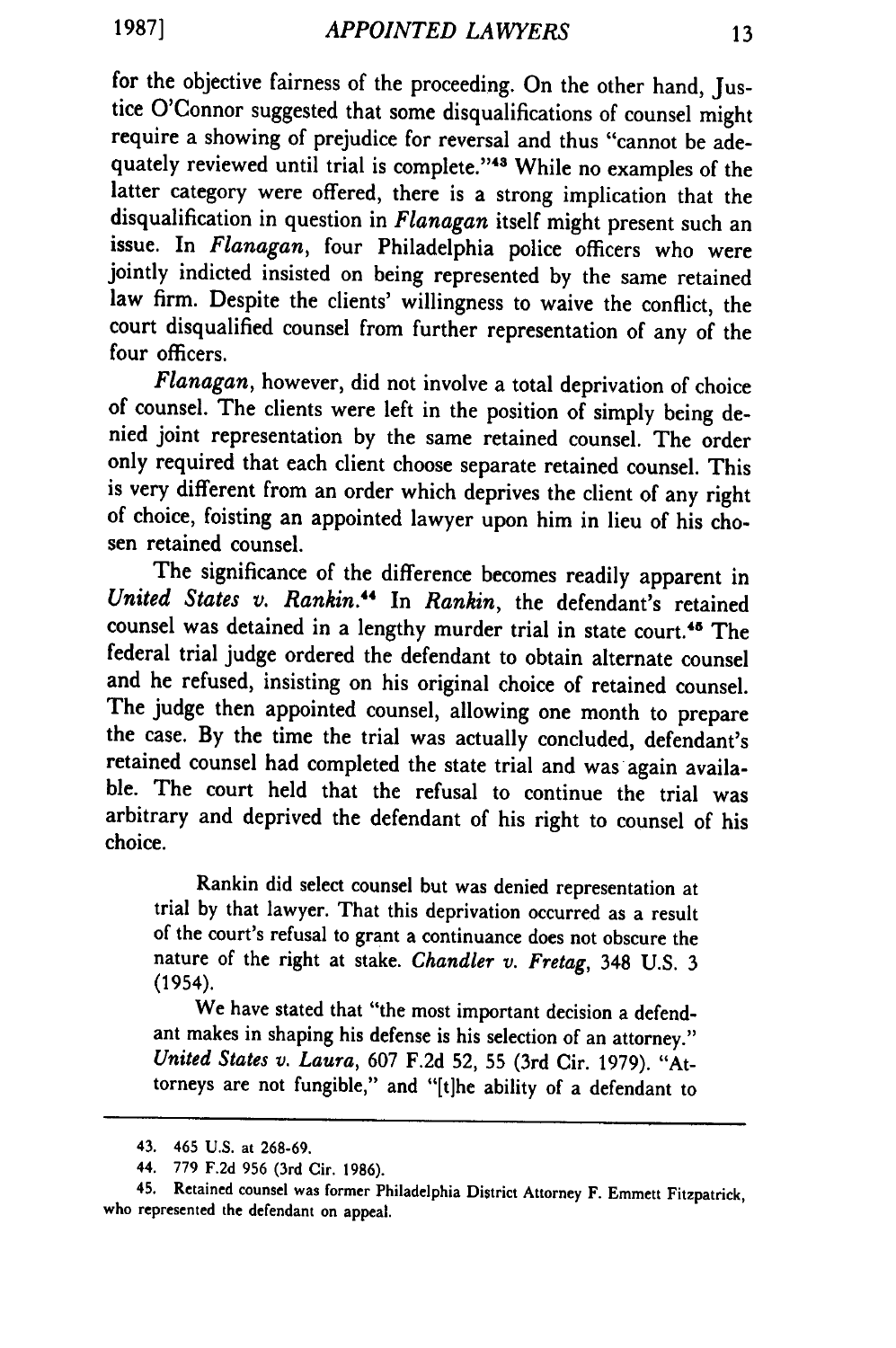select his own counsel permits him to choose an individual in whom he has confidence." *Id.* at 56. Recognizing the importance of these interests, we held "[i]f a defendant chooses a particular lawyer, a court may not take arbitrary action prohibiting the effective use of that counsel." *Id.* at **5746**

As might be expected, the prosecution argued that the error in depriving the defendant of chosen counsel was harmless, since appointed counsel provided competent representation at trial. In rejecting this argument, the court relied upon *Flanagan,* comparing the denial of chosen counsel to a denial of the right of selfrepresentation:

The government argues that Rankin was competently represented by appointed counsel at trial. That, however, is not a relevant consideration. A defendant who is arbitrarily deprived of the right to select his own counsel need not demonstrate prejudice **....** In this respect, the denial of one's selected lawyer is quite different from a claim of ineffective counsel where a harmless error test is appropriate. The right at stake here is similar to that of self-representation.<sup>47</sup>

Returning to the scenario, retained counsel who contemplates refusing assignment must be alert to the importance of the case being in a posture which closely resembles *Rankin.* It should be clear that counsel is not voluntarily withdrawing because continued representation would impose a financial burden. Counsel should indicate, on the record, that ethical considerations preclude continued representation, that those ethical problems rise solely by virtue of the pending claim of forfeiture of attorneys' fees, and that those ethical considerations are not alleviated by the proffered appointment. The record should also clearly show that the client objects to withdrawal of his chosen counsel, refuses to select alternative counsel, and objects to the appointment of alternative counsel. Thus, the record will clearly reflect the actual circumstances: by the simple expedient of alleging forfeiture of attorneys' fees, the prosecution is being given a veto over the defendant's choice of counsel.

## IV. **CONCLUSION**

The allegation that fees which a defendant has paid to his retained attorney should be forfeited, injects factual issues into a criminal case that cannot be litigated by retained counsel without serious

<sup>46. 779</sup> **F.2d** at **958.**

<sup>47.</sup> *Id.* at **960.**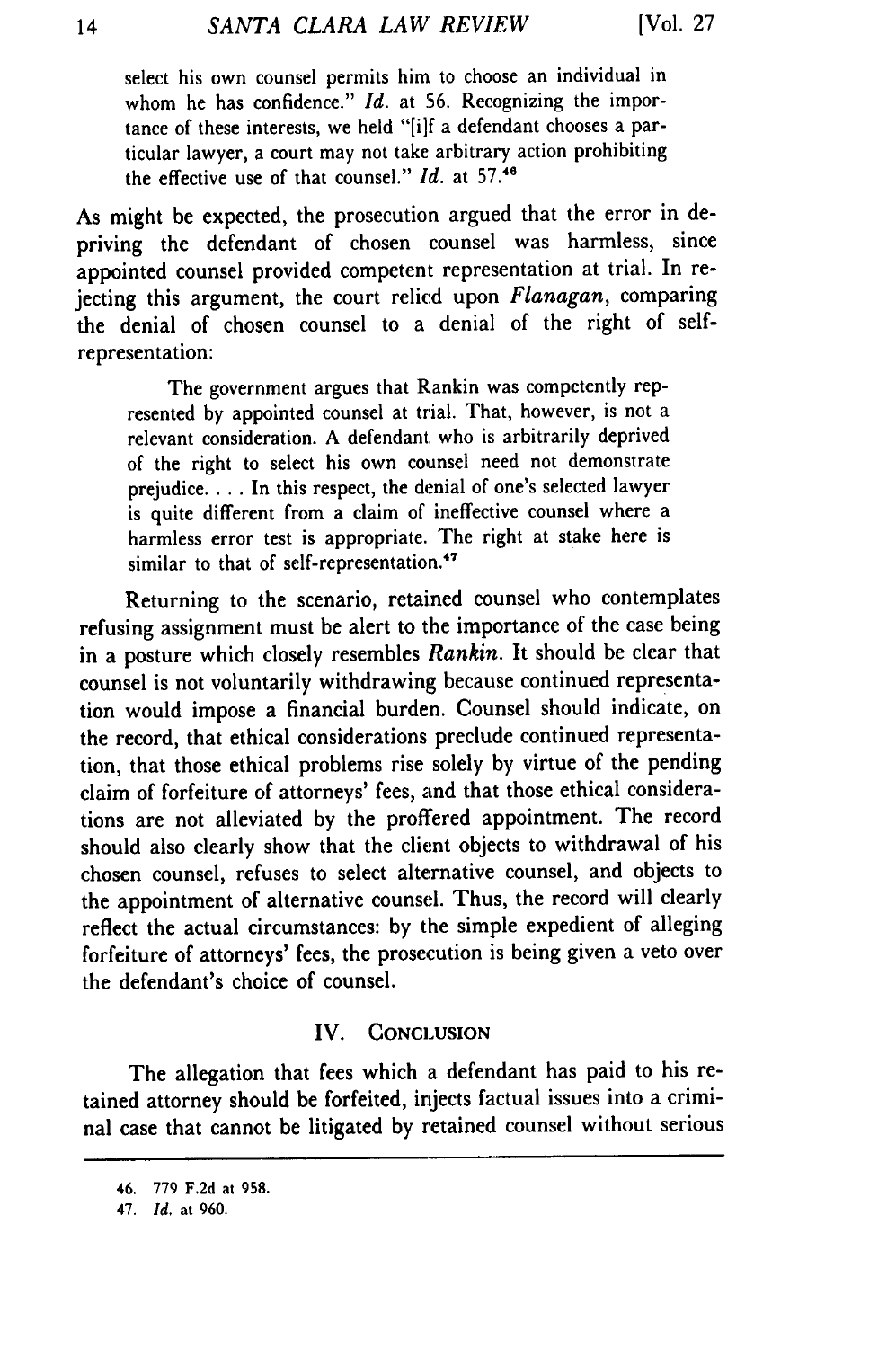conflicts of interest and conflicting roles. These conflicts are not alleviated by converting retained counsel into an appointed lawyer. Each lawyer who faces this dilemma must decide for himself or herself whether to accept the proffered appointment. There are serious risks and hazards implicit in either course. It is essential, however, that the ethical and tactical implications be fully explored before the choice is made. Ultimately, there is hope that the courts will continue to respond to the dilemma by squelching its creation. The reason forfeiture of attorneys' fees violates the sixth amendment is precisely because it creates this dilemma.